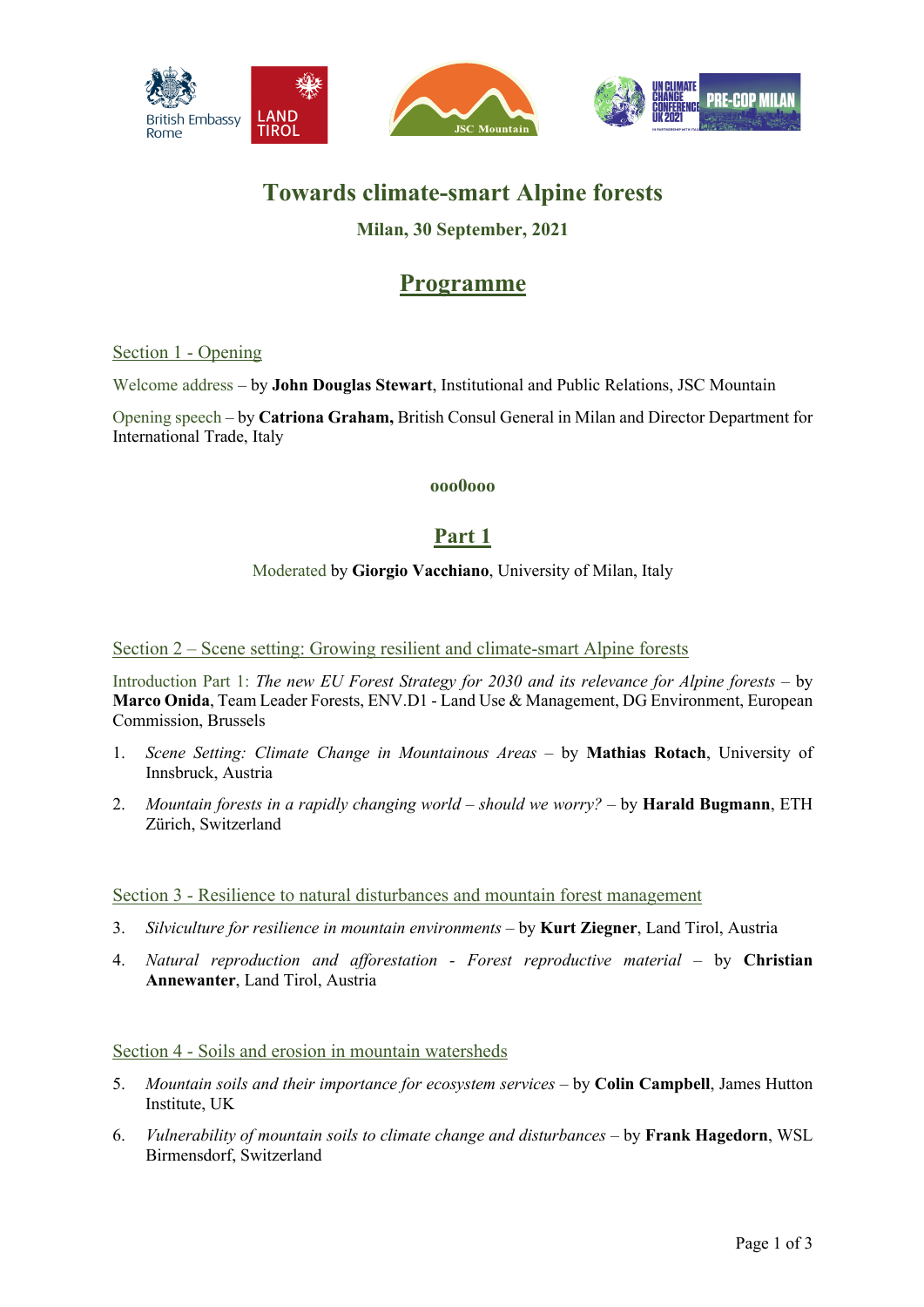

7. *Towards sustainable management of forests and their soils* – by **Borut Vrščaj**, KIS Lubiana, Slovenia

#### Section 5 - Forest pests

- 8. *Drought and bark beetles* by **Sigrid Netherer**, BOKU Vienna, Austria
- 9. *Diapause and voltinism in the spruce bark beetle 'Ips typographus'* by **Martin Schebeck**, BOKU Vienna, Austria
- 10. *The role of bacteria and fungi in the population dynamics of the European spruce bark beetle* by **Hannes Schuler**, Freie Universität Bozen, Italy

Section 6 - Q&A – Part 1

#### **ooo0ooo**

### **Part 2**

#### Moderated by **Mathias Rotach**, University of Innsbruck, Austria

#### Section 7 – Sustaining Ecosystem services in mountain watersheds

Introduction Part 2: *The contribution of the forest sector to climate change mitigation: challenges and trade-offs* – by **Giacomo Grassi**, Joint Research Centre, European Commission, Brussels

- 11. *Regole d'Ampezzo collective property woodlands* by **Michele Da Pozzo**, Regole d'Ampezzo, Ampezzo Dolomites Natural Park, Italy
- 12. *Managing for complexity: sustaining Ecosystem services in a context of climate change* by **Emanuele Lingua**, University of Padua, Italy
- 13. *Managing conservation conflicts: a vital component to tackle the climate crisis* by Chris Pollard, Forest Research, UK
- 14. *Building resilient mountains and mountain food systems* by **Rosalaura Romeo**, Mountain Partnership Secretariat, FAO
- 15. Risk to mountain forest Ecosystem services due to natural disturbances by Ana Stritih, ETH Zürich, Switzerland
- 16. *Wrap up - Policy framework and sustaining of Ecosystem services* by **Giorgio Vacchiano**, University of Milan, Italy

Section 8 - Potential of digitalization for sustaining ecosystems services

17. *Remote detection of spruce bark beetle infestations in the Italian Alps* – by **Aurora Bozzini**, University of Padua, Italy